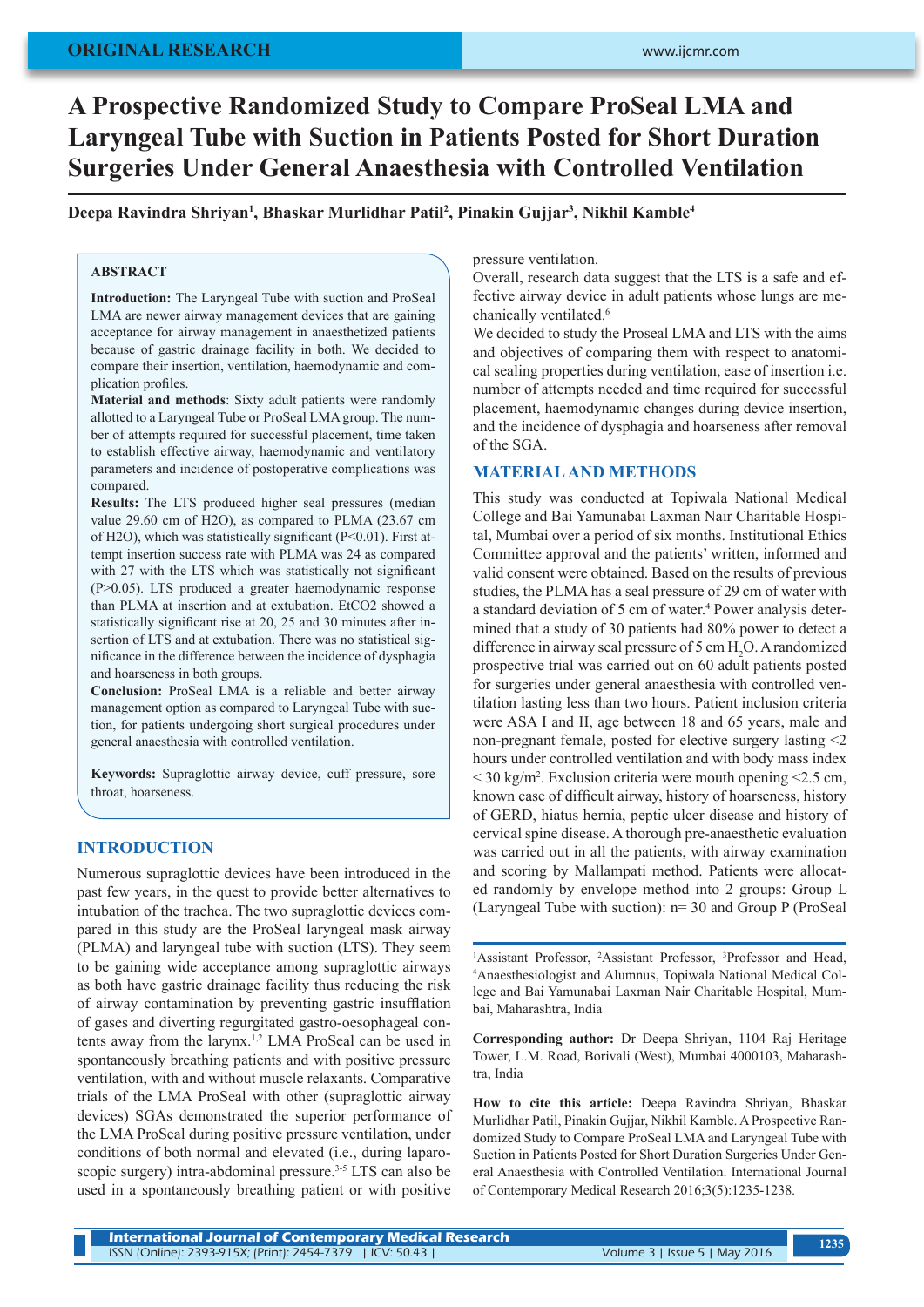#### LMA):  $n=30$ .

Preliminary data collected were age, sex, height, weight, heart rate, respiratory rate, blood pressure and Mallampati score. After confirming consent and NBM status, intravenous access was obtained. Monitoring included pulse oximetry, ECG, capnometry and arterial blood pressure measurement. All patients were premedicated 15 minutes prior to surgery. Patients were pre-oxygenated with 100% O for 3 minutes. Insertion of SGA attempted after 3 minutes of administration of neuromuscular blocking agent. All the supraglottic airways were inserted by anaesthesiologists with minimum 1 year experience.

The LTS was inserted as per instruction manual. Before insertion, water-soluble jelly was applied to the deflated cuff. The patient's head was extended on the neck ('sniffing position'), jaw thrust was given, the tip of the LTS was placed against the hard palate behind the upper incisors and the device was gently but firmly advanced into the oropharynx till resistance was encountered. If no resistance was felt, the LTS was positioned with the second bold line on the tube between upper and lower incisors. The cuffs were inflated using a cuff inflator to a pressure of 60 cm H2O. A size 3 LTS was used for patients of height less than 155 cm and a size 4 for those of height between 155 and 180 cm.

The PLMA was inserted as per instruction manual. Placement was assisted with the help of jaw thrust and PLMA introducer in all cases. The back of the cuff was lubricated with hydrophilic jelly. A size 3 PLMA was used for females and a size 4 for males. The cuff was inflated using the same cuff inflator as the LTS until the intracuff pressure reached 60 cm H2O.

If supraglottic airway device insertion was unsuccessful after two attempts, the patient was withdrawn from the study. An effective airway was defined as normal thoraco-abdominal movement and a square wave capnograph trace. Nasogastric tube of size 16 was introduced for male patients and 14 for female patients, to eliminate risk of aspiration. A leak test as recommended by placing a blob of gel on the gastric drain tube for evidence of leak was carried out in addition to checking for audible air leakage. Only in the absence of leak was the supraglottic airway device insertion considered successful. The device was fixed in place if clinically adequate ventilation was achieved. However, if ventilation was inadequate after these manoeuvres, the device was withdrawn completely and reinserted. The maximum leak pressure attained for each device was noted with the help of a cuff pressure manometer. All haemodynamic and respiratory parameters were recorded at pre-induction, 0, 5, 10, 15, 20 25 and 30 minutes after insertion, at removal, and 1 and 24 hours in the postoperative period. Volume-controlled ventilation was maintained and at the end of procedure patients were adequately reversed. When the patient was fully awake and responding to verbal commands the device was removed and any blood on the device was noted. Oral cavity was inspected for any oozing or visible trauma. The patient was evaluated after removal of the device, for development of hoarseness of voice and dysphagia.

# **STATISTICAL ANALYSIS**

Qualitative data that included gender, weight, ASA grade

was assessed by Chi square test and by Fisher's Exact test. Quantitative data was represented by using mean  $\pm$  SD and analyses between the groups were done by using unpaired t-test and Chi square test (statistical significance:  $P \le 0.001$ ; statistical insignificance:  $P > 0.05$ ). A  $\chi$ 2-test or a Fischer exact test was used to compare the proportions of patients in whom first-time device insertion was successful, and complications occurring with each device. Appropriate statistical software, including but not restricted to MS Excel, PSPP was used for statistical analyses. Graphical representation was done in MS Excel 2010.

#### **RESULTS**

The observation and results of the two groups, Group P (PLMA) and Group L (LTS) are mentioned below. Sixty patients were studied. The demographic data of patients are represented in table 1 and results of the study are summarized in table 2. The insertion success rate was 80.0% and 90.0% for the first attempt for group P and group L respectively, 2 attempts were required for 20.0% in group P and 10.0% in group L. There were no failed attempts in any group. The mean time required for effective airway was  $23.97 \pm 5.95$  seconds for group L and  $19.37 \pm 6.23$  seconds for group P and this difference was statistically significant. Haemodynamic parameters were studied to compare the airway insertion stress response. The heart rate in the preoperative, post-induction, at 0, 5, 10, 15, 20, 25, 30 minutes after insertion of device, at removal, and 1 and 24 hour after removal showed no statistically significant difference between the groups (figure 1). Between the two groups, the mean arterial blood pressures were compared in the preoperative period, post-induction, and at 0,5, 10, 15, 20, 25, 30 minutes after insertion of device, at removal, and 1 and 24 hours after removal of the device. A statistically significant difference in the mean arterial blood pressures was observed at 5, 10 and 25 minutes after insertion, at removal, and 1 hour after removal (figure 2). In both groups, reduction in the  $E<sub>1</sub>CO<sub>2</sub>$  from the value noted immediately after insertion was observed at 5, 10, 15, 20 minutes after insertion. An increase in the  $ECO<sub>2</sub>$  was observed 25 minutes after insertion in group P from the value observed immediately after insertion (table 2). A statistically significant difference in  $EtCO<sub>2</sub>$  was found at 20, 25, 30 minutes after insertion and at removal. Dysphagia was observed postoperatively in 13.3% patients in group P and 6.7% in group L respectively which was statistically not significant. Hoarseness was observed postoperatively in 6.7% patients in group P and 3.3% in group L respectively which was statistically not significant. There was no case of pulmonary aspiration in either of the groups. There were no episodes of desaturation in either of the groups.

| Males: Females                                                        | 10:20                  |  |  |  |
|-----------------------------------------------------------------------|------------------------|--|--|--|
| Age (years)                                                           | $39.6 (52.6 - 26.6)$   |  |  |  |
| Weight (kg)                                                           | 53.37 (8.24)           |  |  |  |
| ASA1/11                                                               | 22/7                   |  |  |  |
| Duration of surgery                                                   | 80.10 (111.21 - 48.99) |  |  |  |
| <b>Table-1:</b> Demographic characteristics. The results are given as |                        |  |  |  |
| absolute number of patients, mean or median (SD).                     |                        |  |  |  |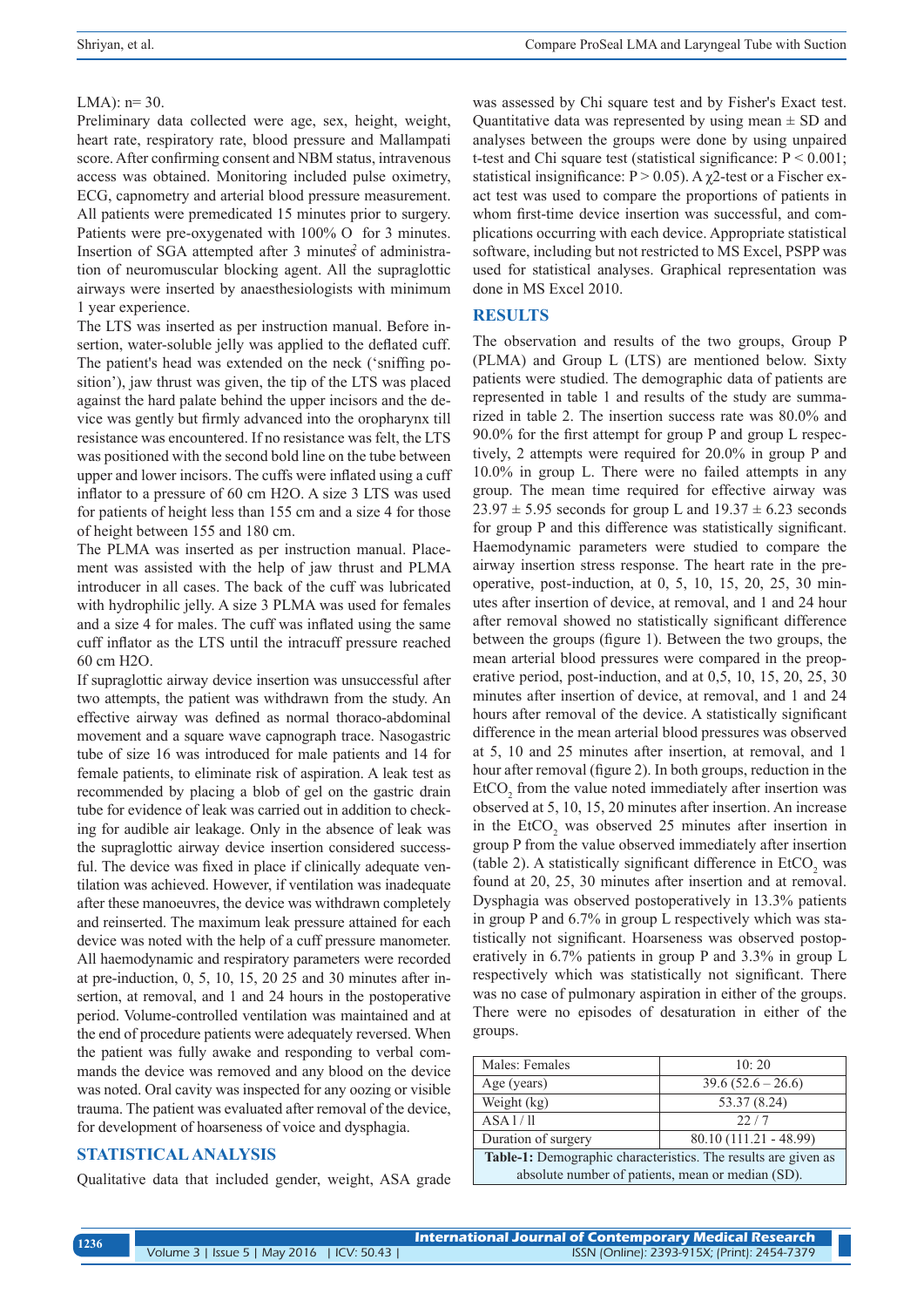|                                                                                                              | <b>PLMA</b>          | <b>LTS</b>           | P-value                     |  |
|--------------------------------------------------------------------------------------------------------------|----------------------|----------------------|-----------------------------|--|
| Device insertion                                                                                             |                      |                      |                             |  |
| No. of patients                                                                                              | 30                   | 30                   |                             |  |
| Attempts (one/two/abandoned)                                                                                 | 24/6/0               | 27/3/0               | $>0.05$ , not significant   |  |
| Time for effective airway                                                                                    | $19.37 \ (\pm 6.23)$ | $23.97 \ (\pm 5.95)$ | $< 0.01$ , significant      |  |
| Ventilation                                                                                                  |                      |                      |                             |  |
| Airway seal pressures (cm of H2O)                                                                            | $23.67 \ (\pm 6.44)$ | 29.60 $(\pm 6)$      | $<$ 0.01, significant       |  |
| $EtCO2$ (at 0 minutes)                                                                                       | 32.53 $(\pm 2.40)$   | 32.80 ( $\pm$ 2.30)  | $>0.05$ , not significant   |  |
| EtCO <sub>2</sub> (at 5 minutes)                                                                             | 30.40 ( $\pm$ 2.59)  | 29.73 ( $\pm$ 2.98)  | $>0.05$ , not significant   |  |
| EtCO2 (at 10 minutes)                                                                                        | $28.53 \ (\pm 1.57)$ | $28.40 (\pm 2.22)$   | $>0.05$ , not significant   |  |
| EtCO <sub>2</sub> (at 15 minutes)                                                                            | $29.47 \ (\pm 1.74)$ | $28.73 \ (\pm 2.24)$ | $>0.05$ , not significant   |  |
| EtCO2 (at 20 minutes)                                                                                        | $28.97 \ (\pm 1.46)$ | 29.80 ( $\pm$ 1.79)  | $<$ 0.01, significant       |  |
| EtCO2 (at 25 minutes)                                                                                        | 33.47 $(\pm 1.74)$   | $31.13 \ (\pm 1.11)$ | $< 0.01$ , significant      |  |
| EtCO2 (at 30 minutes)                                                                                        | 29.47 ( $\pm$ 0.90)  | $28.73 \ (\pm 1.20)$ | $\sqrt{0.01}$ , significant |  |
| EtCO2 (at extubation)                                                                                        | 31.73 ( $\pm$ 1.95)  | 32.93 ( $\pm$ 1.68)  | $< 0.01$ , significant      |  |
| Patient complications                                                                                        |                      |                      |                             |  |
| Hoarseness                                                                                                   | 6.7                  | 3.3                  | $>0.05$ , not significant   |  |
| Dysphagia                                                                                                    | 13.3                 | 6.7                  | $>0.05$ , not significant   |  |
| Table-2: Results of the study. The results are presented as absolute number of patients or as median (range) |                      |                      |                             |  |



**Figure-1:** Comparison of heart rates among study groups



**Figure-2:** Comparison of mean arterial pressures among study groups

## **DISCUSSION**

The primary outcome of this study was airway leak pressures. PLMA showed airway leak pressures of  $23.67 \pm 6.44$ cm of H2O and LTS group showed airway leak pressures of 29.60  $\pm$  6 cm of H2O which was found to be statistically significant but it is not clinically significant.

Cook et al<sup>4</sup>, in a study of 64 patients also found no clinically significant difference in the airway leak pressures between PLMA and LTS. However, Gaitini et al<sup>6</sup>, in a study of 150 patients that were compared for airway leak between PLMA and LTS, found that airway leak pressures were  $28 \pm 7$  cm of H2O for PLMA and  $34 \pm 6$  cm of H2O for LTS. They attributed performance of PLMA in terms of leak fraction to its wedge shaped ventral double cuff that efficiently adapts to various contours of the pharyngeal surface surrounding the laryngeal inlet and thus achieves an effective airway seal. On the other hand, although LTS cuff achieved a good airway seal they found that high pressures were exerted on the posterior pharynx as the LTS gets firmly wedged against the bone of the anterior cervical vertebrae to compensate for any suboptimal anatomic positioning.

In our study, for both the groups, the first time insertion success rates were comparable (80% in group P, and 90% in group L). In PLMA group, two attempts were required for six patients (20%) and three patients (10%) in the LTS group. There were no failed attempts in both groups and no patient required endotracheal intubation. Cook et al showed LTS insertion was less successful than PLMA, with more complications and greater need for manipulation. These rates for both the LTS and the LMA-ProSeal vary depending on the investigators: for the LTS it is between 80% and 100% first time success rate and between 94% and 100% within three attempts6-8 and for the LMA-ProSeal, it is between 76% and 100% first time and between 81% and 100% overall.<sup>1,6,9-13</sup>

In our study, the time required for achieving effective airway was longer with LTS than with PLMA (19.37  $\pm$  6.23 seconds for PLMA vs  $23.97 \pm 5.95$  seconds for LTS) which was statistically significant. More acceptance of PLMA among anaesthesiologists might have skewed the results of time taken to insert the device in favour of PLMA as compared to LTS. In a study done by Klaver et  $al<sup>14</sup>$  with 160 patients, they found time to establish effective airway was 55 and 53 seconds in LTA and PLMA groups respectively and this difference was not statistically significant. These times were greater than that in our study as devices were inserted by